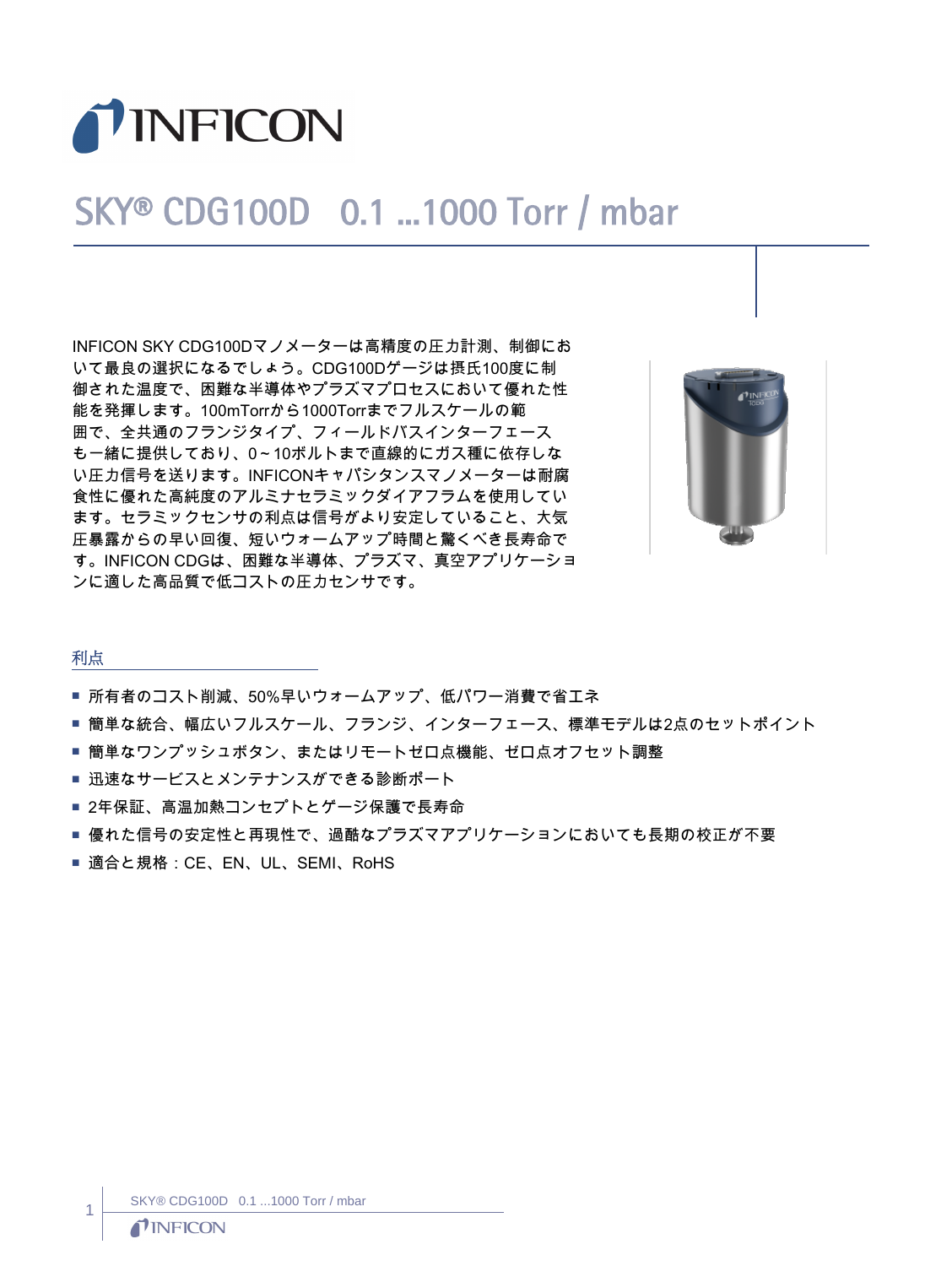## 注文の情報



<sup>1)</sup> Optimised siganl filter setting for pressure control

 $bold = standard products$ 

Other flange types and full scale ranges (F.S.) on request.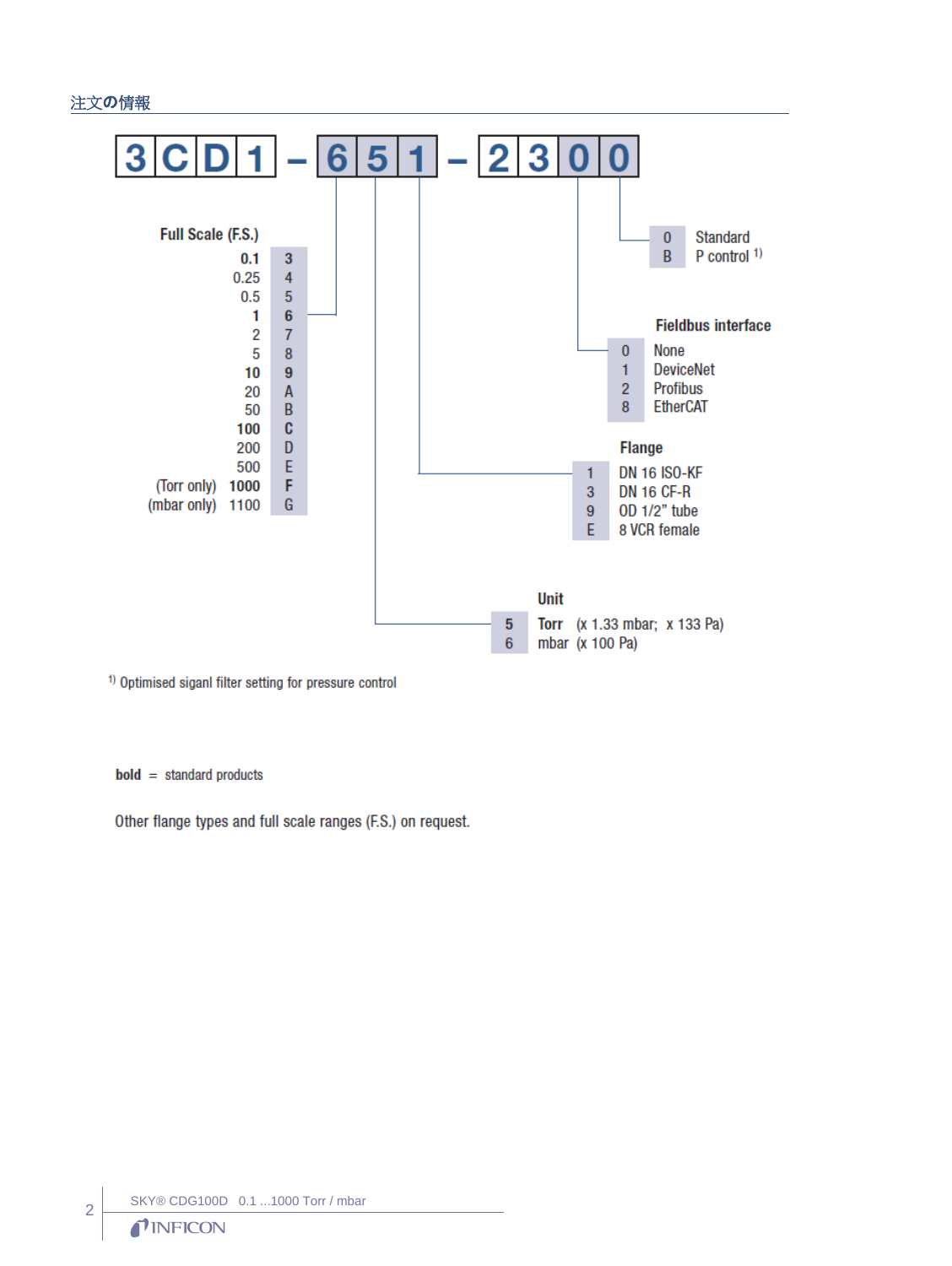仕様

| タイプ                   |                   | 1000  500 Torr /<br>mbar       | 200  1 Torr / mbar                                                                | 0.5  0.1 Torr / mbar           |
|-----------------------|-------------------|--------------------------------|-----------------------------------------------------------------------------------|--------------------------------|
| 精度(1)                 | % of reading      | 0.2                            | 0.2                                                                               | 0.4                            |
| 温度効果                  |                   |                                |                                                                                   |                                |
| ゼロ点                   | percent FS/°C     | 0.0025                         | 0.0025                                                                            | 0.005                          |
| 温度効果                  |                   |                                |                                                                                   |                                |
| スパン                   | % of reading / °C | 0.02                           | 0.02                                                                              | 0.02                           |
| 最大圧力                  | kPa (absolute)    | 400                            | 260                                                                               | 130                            |
| 分解能                   | percent FS        | 0.003                          | 0.003                                                                             | 0.003                          |
| 最小読み取り値               | percent FS        | 0.01                           | 0.01                                                                              | 0.01                           |
| 推奨最小読み取り値             | percent FS        | 0.05                           | 0.05                                                                              | 0.05                           |
| 推奨最小制御圧力              | percent FS        | 0.5                            |                                                                                   |                                |
| 温度                    |                   |                                |                                                                                   |                                |
| 使用温度 (周囲)             | $^{\circ}C$       |                                | $+10+50$                                                                          | $+10+50$                       |
| 使用温度 (周囲) (5)         | $^{\circ}C$       | $+10+50$                       |                                                                                   |                                |
| ベークアウト (フランジに<br>おいて) | $^{\circ}C$       | $≤110$                         | $≤110$                                                                            | $≤110$                         |
| 保存                    | $^{\circ}C$       | $-20+65$                       | $-40+65$                                                                          | $-40+65$                       |
| 供給電圧                  |                   | +14  +30 VDC or<br>±15 V (±5%) | +14  +30 VDC or<br>±15 V (±5%)                                                    | +14  +30 VDC or<br>±15 V (±5%) |
| 消費電力                  |                   |                                |                                                                                   |                                |
| 暖気時                   | W                 | $≤20$                          | ≤15                                                                               | ≤15                            |
| 運転時                   | W                 | ≤14                            | ≤10                                                                               | ≤10                            |
| 出力信号 (アナログ)           | $V$ (dc)          | $0+10$                         | $0+10$                                                                            | $0+10$                         |
| 応答時間(2)               | ms                | 30                             | 30                                                                                | 130 / 30 $(3)$                 |
| 保護クラス                 |                   | <b>IP 40</b>                   | IP 40                                                                             | IP 40                          |
| 標準                    |                   |                                |                                                                                   |                                |
| CE 適合                 |                   | 61010 & RoHS                   | EN 61000-6-2/-6-3, EN EN 61000-6-2/-6-3, EN EN 61000-6-2/-6-3, EN<br>61010 & RoHS | 61010 & RoHS                   |
| ETL 認証                |                   | No.61010-1                     | UL 61010-1, CSA 22.2 UL 61010-1, CSA 22.2 UL 61010-1, CSA 22.2<br>No.61010-1      | No.61010-1                     |
| SEMI 準拠 (5)           |                   | SEMI S2                        |                                                                                   |                                |
| SEMI 準拠               |                   |                                | SEMI S2                                                                           | SEMI S2                        |
| 電気接続                  |                   | D-sub, 15 pole, male           | D-sub, 15 pole, male                                                              | D-sub, 15 pole, male           |
| セットポイント               |                   |                                |                                                                                   |                                |
| セットポイント数              |                   | 2 (SP1, SP2)                   | 2 (SP1, SP2)                                                                      | 2 (SP1, SP2)                   |

3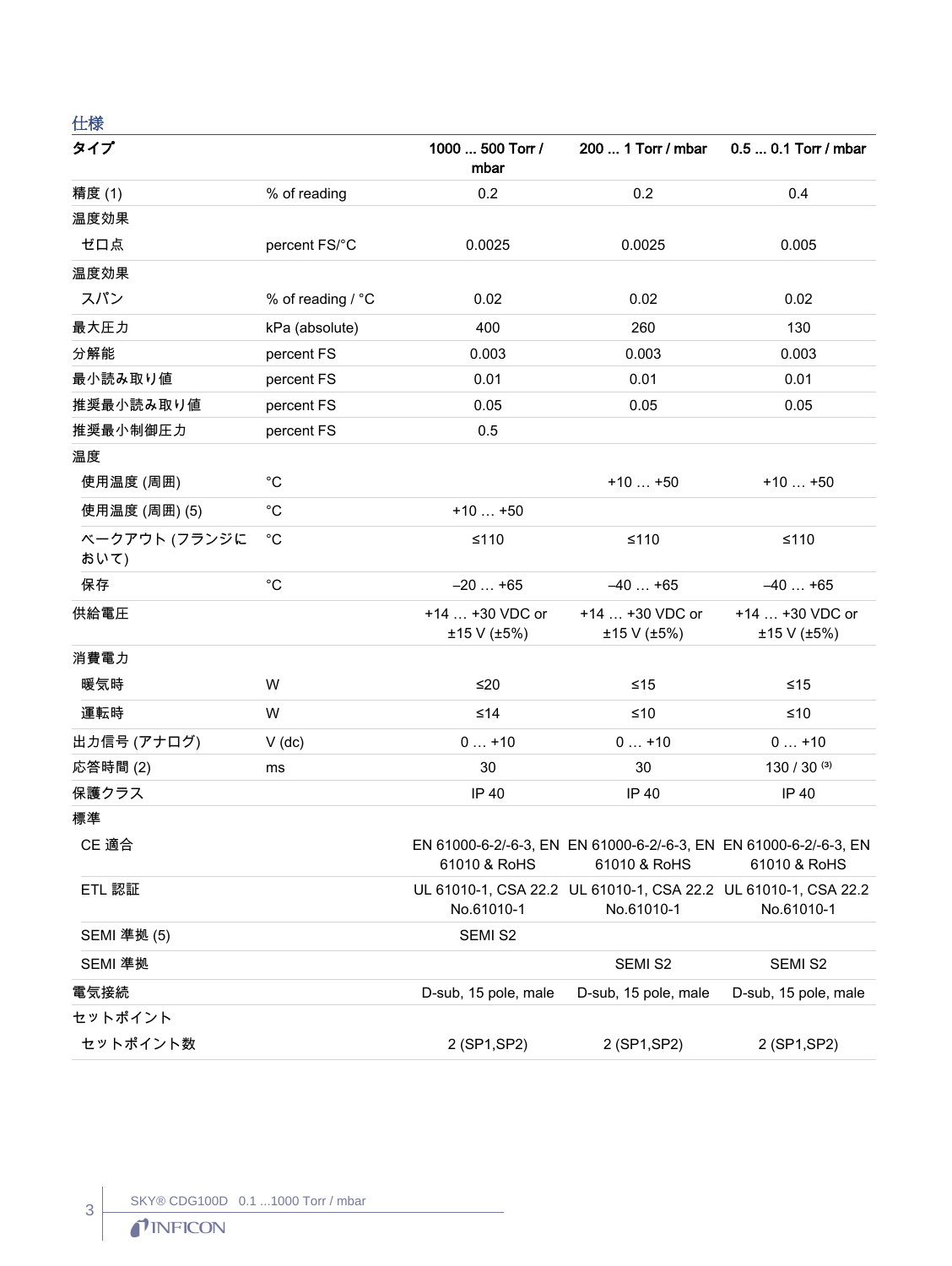| 仕様                |                           |                                                                                                     |                                                                                                     |                                                                                                     |
|-------------------|---------------------------|-----------------------------------------------------------------------------------------------------|-----------------------------------------------------------------------------------------------------|-----------------------------------------------------------------------------------------------------|
| タイプ               |                           | 1000  500 Torr /<br>mbar                                                                            | 200  1 Torr / mbar                                                                                  | 0.5  0.1 Torr / mbar                                                                                |
| セットポイント           |                           |                                                                                                     |                                                                                                     |                                                                                                     |
| リレー接点             | $V$ (dc)                  | $≤30$                                                                                               | ≤30                                                                                                 | ≤30                                                                                                 |
| セットポイント           |                           |                                                                                                     |                                                                                                     |                                                                                                     |
| リレー接点             | $A$ (dc)                  | ≤0.5                                                                                                | ≤ $0.5$                                                                                             | ≤ $0.5$                                                                                             |
| セットポイント           |                           |                                                                                                     |                                                                                                     |                                                                                                     |
| ヒステリシス            | percent FS                | $\mathbf{1}$                                                                                        | $\mathbf 1$                                                                                         | $\mathbf 1$                                                                                         |
| 診断ポート             |                           |                                                                                                     |                                                                                                     |                                                                                                     |
| プロトコル             |                           | <b>RS232-C</b>                                                                                      | <b>RS232-C</b>                                                                                      | <b>RS232-C</b>                                                                                      |
| 読み取り              |                           | pressure, status, ID                                                                                | pressure, status, ID                                                                                | pressure, status, ID                                                                                |
| 設定                |                           | set points, filter, zero<br>adjust, factory reset,<br>DC offset                                     | set points, filter, zero<br>adjust, factory reset,<br>DC offset                                     | set points, filter, zero<br>adjust, factory reset,<br>DC offset                                     |
| 接ガス材料             |                           | Aluminum oxide<br>ceramic (Al <sub>2</sub> O <sub>3</sub> ),<br>stainless steel (AISI<br>316L $(4)$ | Aluminum oxide<br>ceramic (Al <sub>2</sub> O <sub>3</sub> ),<br>stainless steel (AISI<br>316L $(4)$ | Aluminum oxide<br>ceramic (Al <sub>2</sub> O <sub>3</sub> ),<br>stainless steel (AISI<br>316L $(4)$ |
| 内部容積              |                           |                                                                                                     |                                                                                                     |                                                                                                     |
| 内部容積 1/2 in. チューブ | $cm3$ (in. <sup>3</sup> ) | 4.2(0.26)                                                                                           | 4.2(0.26)                                                                                           | 4.2(0.26)                                                                                           |
| 内部容積 DN 16 ISO KF | $cm3$ (in. <sup>3</sup> ) | 4.2(0.26)                                                                                           | 4.2(0.26)                                                                                           | 4.2(0.26)                                                                                           |
| 内部容積 DN 16 CF-R   | $cm3$ (in. <sup>3</sup> ) | 4.2(0.26)                                                                                           | 4.2(0.26)                                                                                           | 4.2(0.26)                                                                                           |
| 内部容積 8 VCR®       | $cm3$ (in. <sup>3</sup> ) | 4.2(0.26)                                                                                           | 4.2(0.26)                                                                                           | 4.2(0.26)                                                                                           |
| 重量                |                           |                                                                                                     |                                                                                                     |                                                                                                     |
| 重量 1/2 in. チューブ   | g                         | 837                                                                                                 | 837                                                                                                 | 837                                                                                                 |
| 重量 DN 16 ISO KF   | g                         | 852                                                                                                 | 852                                                                                                 | 852                                                                                                 |
| 重量 DN 16 CF-R     | g                         | 875                                                                                                 | 875                                                                                                 | 875                                                                                                 |
| 重量 8 VCR®         | g                         | 897                                                                                                 | 897                                                                                                 | 897                                                                                                 |

EtherCAT

 $\left| \begin{matrix} 4 \end{matrix} \right|$ 

| プロトコル EtherCAT | EtherCAT           | EtherCAT           | protocol specialized for protocol specialized for protocol specialized for<br>EtherCAT |
|----------------|--------------------|--------------------|----------------------------------------------------------------------------------------|
| 通信標準           | ETG.5003 Part 1    | ETG.5003 Part 1    | ETG.5003 Part 1                                                                        |
|                | "Semiconductor     | "Semiconductor     | "Semiconductor                                                                         |
|                | Device Profile"    | Device Profile"    | Device Profile"                                                                        |
|                | ETG.5003 Part 2080 | ETG.5003 Part 2080 | ETG.5003 Part 2080                                                                     |
|                | "Specific Device   | "Specific Device   | "Specific Device                                                                       |
|                | Profile: Vacuum    | Profile: Vacuum    | Profile: Vacuum                                                                        |
|                | Pressure Gauge"    | Pressure Gauge"    | Pressure Gauge"                                                                        |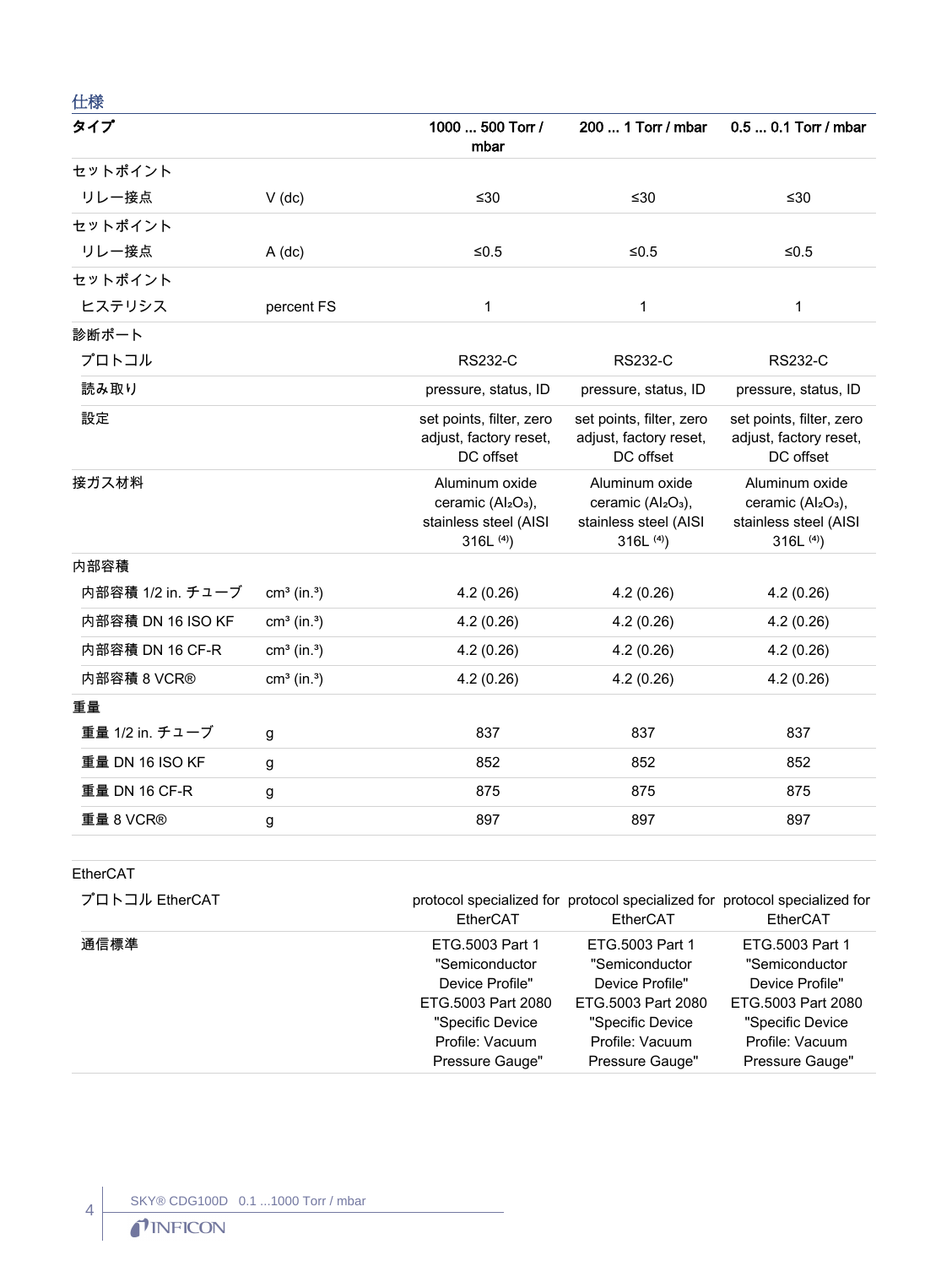| 仕様                                 |           |                                                                 |                                                                                                        |                                                                 |
|------------------------------------|-----------|-----------------------------------------------------------------|--------------------------------------------------------------------------------------------------------|-----------------------------------------------------------------|
| タイプ                                |           | 1000  500 Torr /<br>mbar                                        | 200  1 Torr / mbar                                                                                     | 0.5  0.1 Torr / mbar                                            |
| ノードアドレス                            |           | <b>Explicit Device</b><br>Identification                        | <b>Explicit Device</b><br>Identification                                                               | <b>Explicit Device</b><br>Identification                        |
| 物理層                                |           | 100BASE-Tx (IEEE<br>802.3)                                      | 100BASE-Tx (IEEE<br>802.3)                                                                             | 100BASE-Tx (IEEE<br>802.3)                                      |
| デジタル機能読み取り                         |           | pressure, status, ID                                            | pressure, status, ID                                                                                   | pressure, status, ID                                            |
| デジタル機能設定                           |           | set points, filter, zero                                        | set points, filter, zero<br>adjust, reset, DC offset adjust, reset, DC offset adjust, reset, DC offset | set points, filter, zero                                        |
| プロセスデータ                            |           | Fixed PDO mapping<br>and configurable PDO<br>mapping            | Fixed PDO mapping<br>and configurable PDO<br>mapping                                                   | Fixed PDO mapping<br>and configurable PDO<br>mapping            |
| メールボックス (CoE)                      |           | SDO requests,<br>responses and<br>information                   | SDO requests,<br>responses and<br>information                                                          | SDO requests,<br>responses and<br>information                   |
| EtherCAT コネクター                     |           | RJ45, 8-pin (socket),<br>IN and OUT                             | RJ45, 8-pin (socket),<br>IN and OUT                                                                    | RJ45, 8-pin (socket),<br>IN and OUT                             |
| ケーブル                               |           | shielded Ethernet<br>CAT5e or higher                            | shielded Ethernet<br>CAT5e or higher                                                                   | shielded Ethernet<br>CAT5e or higher                            |
| EtherCAT                           |           |                                                                 |                                                                                                        |                                                                 |
| ケーブル長                              | $m$ (ft.) | ≤100 $(330)$                                                    | ≤100 $(330)$                                                                                           | ≤100 $(330)$                                                    |
| DeviceNet™                         |           |                                                                 |                                                                                                        |                                                                 |
| プロトコル                              |           | DeviceNet <sup>™</sup> , group 2<br>slave only                  | DeviceNet™, group 2<br>slave only                                                                      | DeviceNet <sup>™</sup> , group 2<br>slave only                  |
| <b>MAC ID</b>                      |           | address 00 - 63 by<br>switch or network<br>programmable         | address 00 - 63 by<br>switch or network<br>programmable                                                | address 00 - 63 by<br>switch or network<br>programmable         |
| デジタル機能読み取り                         |           | pressure, status, ID                                            | pressure, status, ID                                                                                   | pressure, status, ID                                            |
| デジタル機能設定                           |           | set points, filter, zero<br>adjust, factory reset,<br>DC offset | set points, filter, zero<br>adjust, factory reset,<br>DC offset                                        | set points, filter, zero<br>adjust, factory reset,<br>DC offset |
| 仕様                                 |           | DeviceNet™ "Vacuum<br>Gauge Device Profile"<br>(ODVA)           | DeviceNet™ "Vacuum<br>Gauge Device Profile"<br>(ODVA)                                                  | DeviceNet™ "Vacuum<br>Gauge Device Profile"<br>(ODVA)           |
| デバイスタイプ                            |           | "VG" vacuum gauge                                               | "VG" vacuum gauge                                                                                      | "VG" vacuum gauge                                               |
| I/O スレーブメッセージ                      |           | polling only                                                    | polling only                                                                                           | polling only                                                    |
| D-sub コネクタのゲージ用<br>供給電圧            |           | +14  +30 VDC or<br>±15 V / ≤12 W                                | +14  +30 VDC or<br>±15 V / ≤12 W                                                                       | +14  +30 VDC or<br>±15 V / ≤12 W                                |
| DeviceNet トランシーバ マ<br>イクロコネクタ用供給電圧 |           | 24 V nom / <2 W (11<br>$\dots$ 25 V)                            | 24 V nom / <2 W (11<br>$\dots$ 25 V)                                                                   | 24 V nom / <2 W (11<br>$\ldots$ 25 V)                           |
| DeviceNet™ 用コネクター                  |           |                                                                 | microstyle, 5 pin, male microstyle, 5 pin, male microstyle, 5 pin, male                                |                                                                 |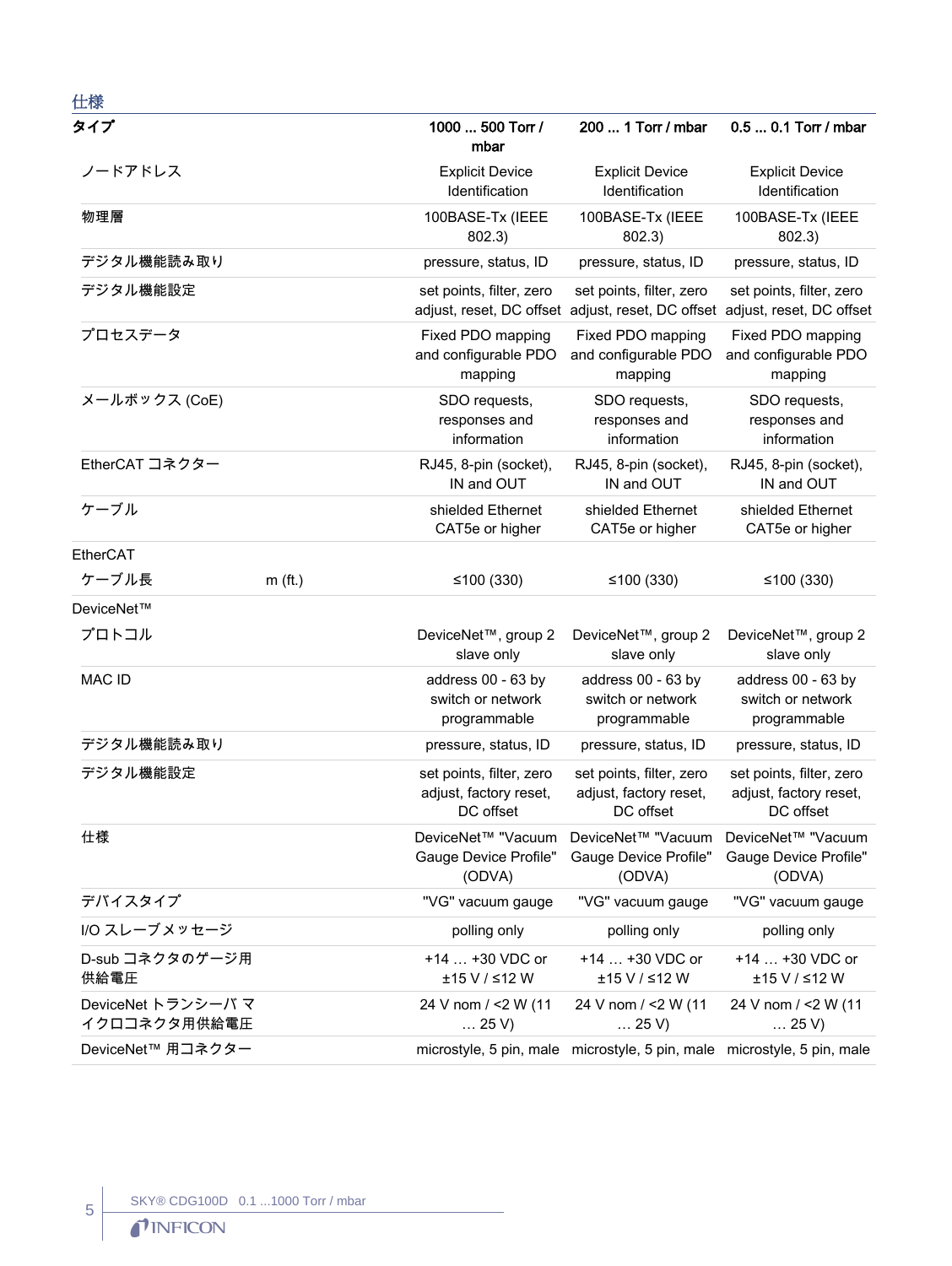| 仕様                                         |            |                                                                 |                                                                 |                                                                 |
|--------------------------------------------|------------|-----------------------------------------------------------------|-----------------------------------------------------------------|-----------------------------------------------------------------|
| タイプ                                        |            | 1000  500 Torr /<br>mbar                                        | 200  1 Torr / mbar                                              | 0.5  0.1 Torr / mbar                                            |
| CDG 用コネクタ (アナロ<br>グ出力、供給電圧<br>CDG、セットポイント) |            | D-sub, 15 pin, male                                             | D-sub, 15 pin, male                                             | D-sub, 15 pin, male                                             |
| DeviceNet™                                 |            |                                                                 |                                                                 |                                                                 |
| データレート                                     | kBaud      | 125, 250, 500 by<br>switch or network<br>programmable           | 125, 250, 500 by<br>switch or network<br>programmable           | 125, 250, 500 by<br>switch or network<br>programmable           |
| DeviceNet™                                 |            |                                                                 |                                                                 |                                                                 |
| ケーブル長さ 125 kbps                            | $m$ (ft.)  | 500 (1650)                                                      | 500 (1650)                                                      | 500 (1650)                                                      |
| ケーブル長さ 250 kbps                            | $m$ (ft.)  | 250 (825)                                                       | 250 (825)                                                       | 250 (825)                                                       |
| ケーブル長さ 500 kbps                            | $m$ (ft.)  | 100 (330)                                                       | 100 (330)                                                       | 100 (330)                                                       |
| Profibus DP                                |            |                                                                 |                                                                 |                                                                 |
| ボーレート                                      | kBaud      | 9.6 / 19.2 / 93.75 /<br>187.5 / 500                             | 9.6 / 19.2 / 93.75 /<br>187.5 / 500                             | 9.6 / 19.2 / 93.75 /<br>187.5 / 500                             |
| Profibus DP                                |            |                                                                 |                                                                 |                                                                 |
| ボーレート                                      | Mbaud      | 1.5/12                                                          | 1.5/12                                                          | 1.5/12                                                          |
| Profibus DP                                |            |                                                                 |                                                                 |                                                                 |
| アドレス                                       |            | address 00 - 125 by<br>switch or network<br>programmable        | address 00 - 125 by<br>switch or network<br>programmable        | address 00 - 125 by<br>switch or network<br>programmable        |
| デジタル機能読み取り                                 |            | pressure, status, ID                                            | pressure, status, ID                                            | pressure, status, ID                                            |
| デジタル機能設定                                   |            | set points, filter, zero<br>adjust, factory reset,<br>DC offset | set points, filter, zero<br>adjust, factory reset,<br>DC offset | set points, filter, zero<br>adjust, factory reset,<br>DC offset |
| Profibus DP 用コネクター                         |            | D-sub, 9 pin, female                                            | D-sub, 9 pin, female                                            | D-sub, 9 pin, female                                            |
| CDG 用コネクター (アナロ<br>グ出力、供給電圧、セット<br>ポイント)   |            | D-sub, 15 pin, male                                             | D-sub, 15 pin, male                                             | D-sub, 15 pin, male                                             |
| 推奨最小制御圧                                    | percent FS |                                                                 | 0.5                                                             | 0.5                                                             |

#### (1) 運転2時間経過後の温度影響を含まない環境温度 25℃での、非直線性、ヒステリシス、再現性

(2) 増加10...90% F.S.

(3) 圧力コントロールタイプ用のみ。

(4) 18% Cr, 10% Ni, 3% Mo, 69% Fe